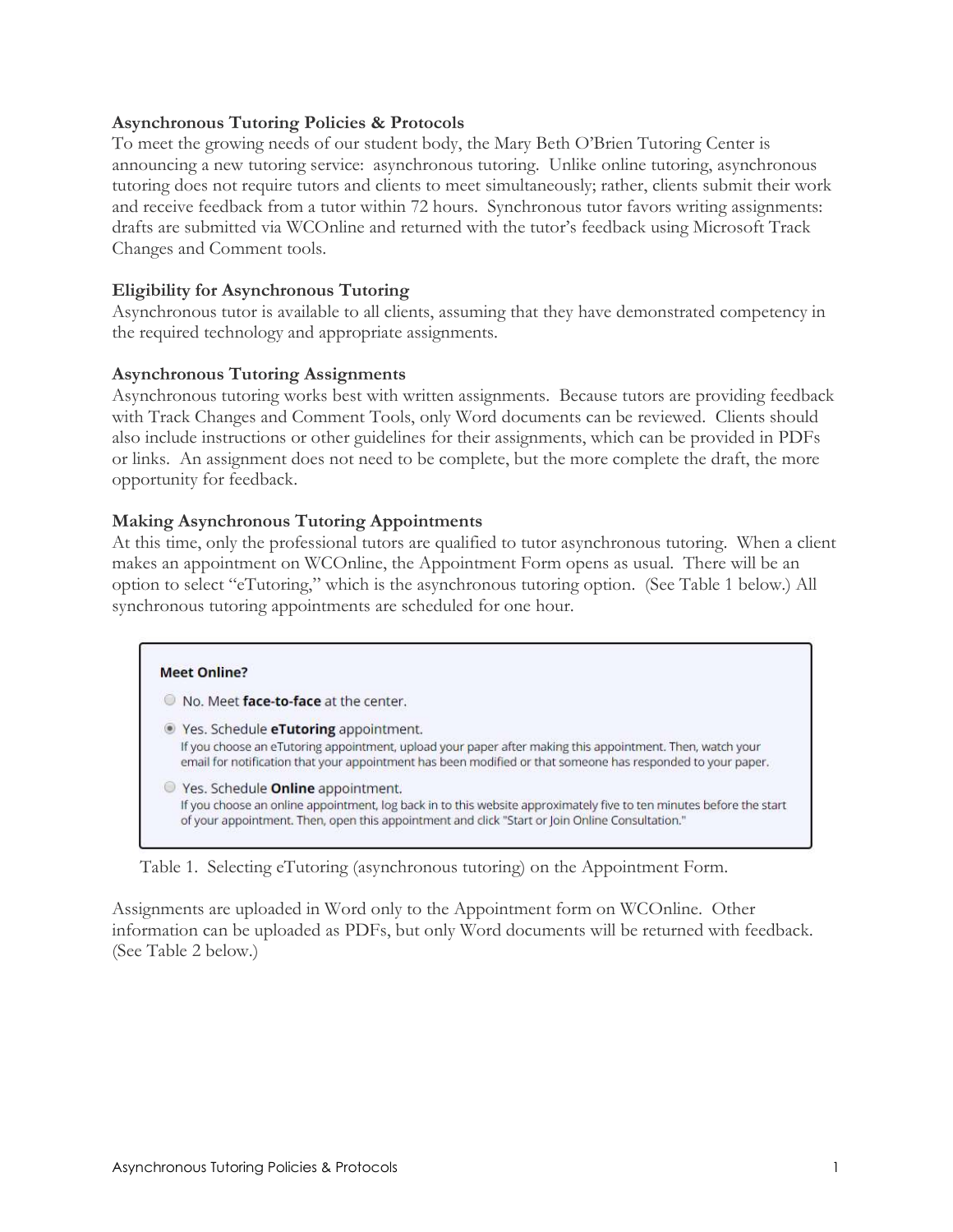This schedule supports file attachments. To attach a file to this appointment, use the options below. If making a repeating appointment, files will only be attached to the first (this) appointment. File attachments must be 1MB or less and in one of the following formats: .doc, .docx, .numbers, .odt, .pages, .pdf, .rtf, .txt, .wpd, .wps, .xls, or .xlsx.

| File#                      | <b>Document Title</b> | <b>Notify Client?</b>   |
|----------------------------|-----------------------|-------------------------|
| Choose File   Testing.docx | <b>Testing</b>        | <b>No</b>               |
| File #2                    | <b>Document Title</b> | <b>Notify Client?</b>   |
| Choose File No filhosen    |                       | <b>No</b>               |
| File#3                     | <b>Document Title</b> | <b>Notify Client? ©</b> |
| Choose File No filhosen    |                       | No                      |

Table 2. Upload Word documents to the WCOnline Appointment Form.

Once the appointment is made, the client will see the below message (Table 3) on the Appointment Form.

## **MEET ONLINE? ETUTORING**

If you choose an eTutoring appointment, upload your paper after making this appointment. Then, watch your email for notification that your appointment has been modified or that someone has responded to your paper.

Table 3. eTutoring message.

Tutors will return the reviewed Word document via WCOnline. Tutors upload the reviewed file via the Client Report (See Table 4 below). Tutors need to also select "Clients & Administrators (via Appointment Form & Emailed to the Client" to ensure the student is notified that the reviewed draft has been returned.

### **FILE ATTACHMENT OPTIONS**

Attach a 1mb or less file that is in one of the following formats: .doc, .docx, .numbers, .odt, .pages, .pdf, .rtf, .txt, .wpd, .wps, .xls, or .xlsx.

| <b>Select File:</b>      | <b>File Visibility</b>                         |
|--------------------------|------------------------------------------------|
| Choose File Testing.docx | Clients & Administrators (via Appointment Fo ▼ |
| <b>SAVE REPORT</b>       | <b>CLOSE WINDOW</b>                            |

Table 4. Returned reviewed document via the Client Report.

### Asynchronous Tutoring Expectations

Clients can expect a response within 72 hours after uploading a Word document (and appropriate instructions) to the Appointment Form on WCOnline. The tutor spends approximately 50-60 minutes reviewing the Word file, and then the final ten minutes to upload the file to WCOnline and complete a Client Report. Clients will be notified by email via WCOnline. The client will also